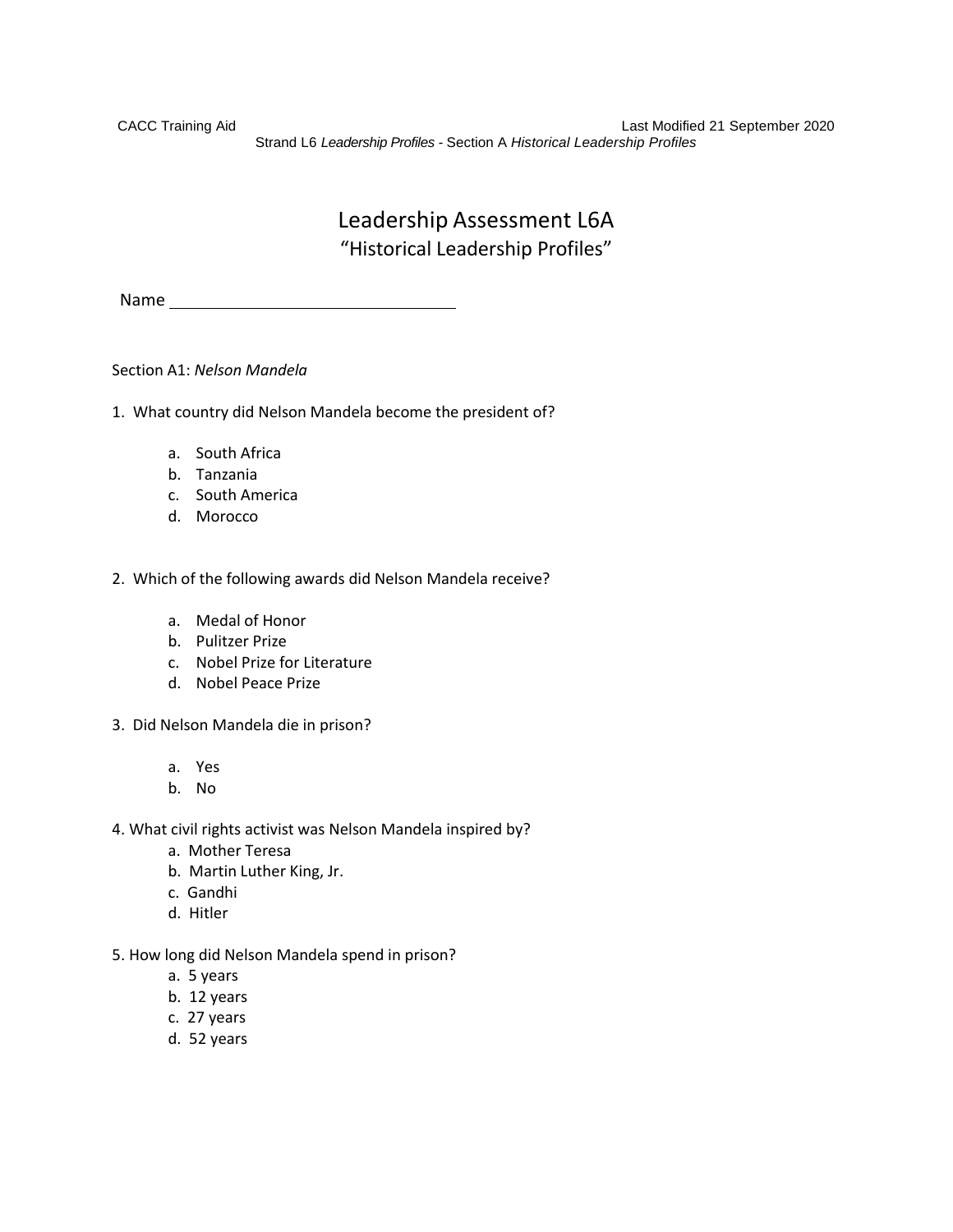Section A2: *Martin Luther King, Jr.*

- 1. What job did Martin Luther King Jr have before becoming a civil rights activist?
	- a. Baptist preacher
	- b. Catholic priest
	- c. Truck driver
	- d. Congressman

2. T / F Martin Luther King, Jr. changed his name from Michael.

- 3. T / F Martin Luther King, Jr. was famous because he refused to move to the back of a public bus.
- 4. What famous speech did Martin Luther King, Jr. make in 1963?
	- a. "We Shall Overcome"
	- b. "Stand Up for Freedom"
	- c. "I have a Dream"
	- d. "Black Lives Matter"
- 5. T / F Martin Luther King, Jr. did not advocate nonviolence in civil protest.

#### Section A3: *Abraham Lincoln*

- 1. T / F Abraham Lincoln was elected to two terms as President of the United States.
- 2. Where was Abraham Lincoln born?
	- a. Nebraska
	- b. Illinois
	- c. Kentucky
	- d. California

3. T / F Abraham Lincoln entered politics fairly early in his life.

- 4. Which of the following is true?
	- a. Lincoln supported slavery but didn't own slaves
	- b. Lincoln was not a very good public speaker
	- c. Lincoln was not personally involved in the running of the Civil War.
	- d. Lincoln issued the Emancipation Proclamation in 1862.
- 5. T / F Lincoln came out against the war in Mexico (Mexican War).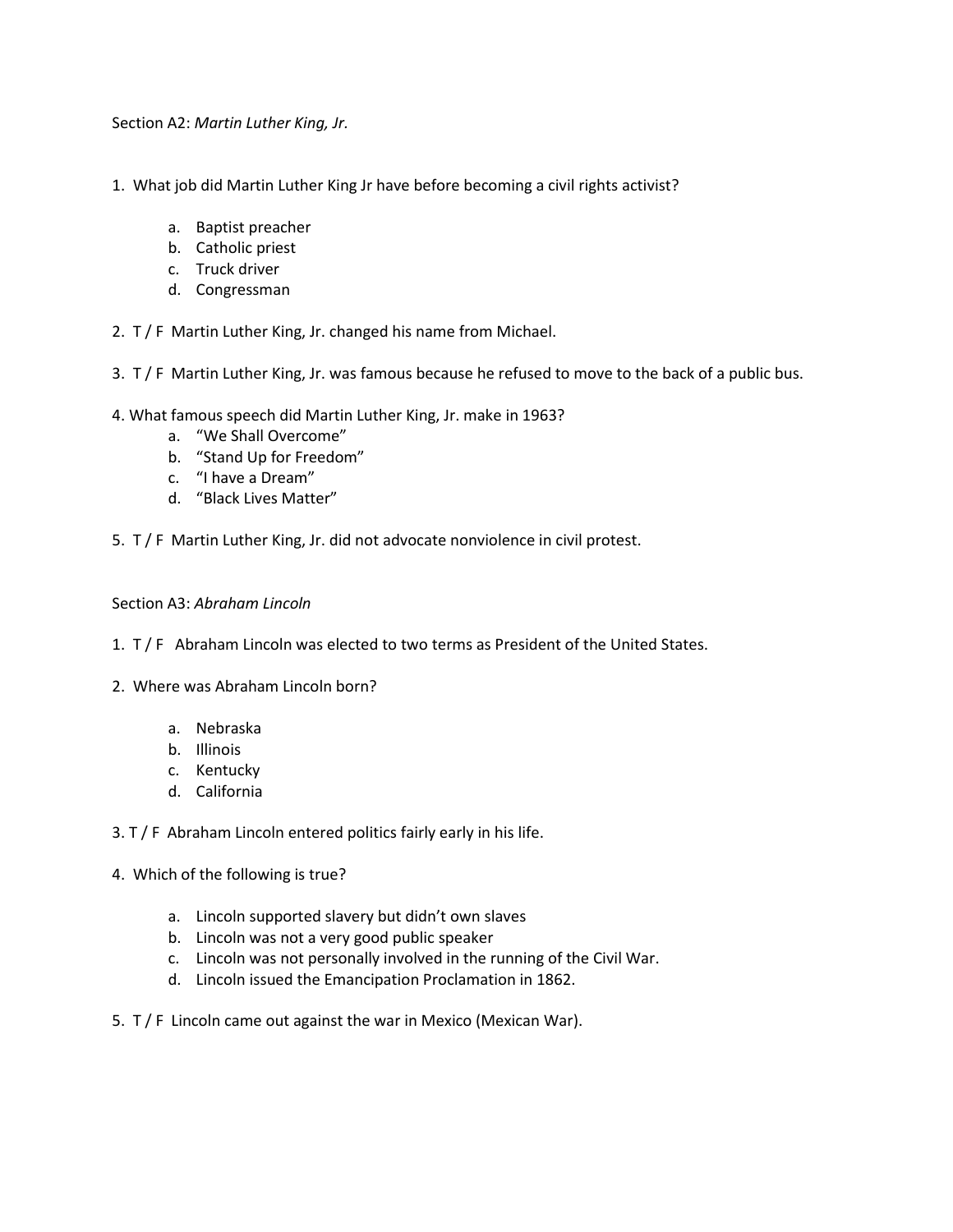Section A4: *Lee Huan Yew*

- 1. Which country was Lee Kuan Yew the Prime Minister of?
	- a. China
	- b. Vietnam
	- c. Singapore
	- d. Nepal
- 2. T / F Lee Kuan Yew was known as an autocratic leader.
- 3. How long did Lee Kuan Yew serve as Prime Minister?
	- a. 8 years
	- b. 15 years
	- c. 21 years
	- d. Over 30 years

4. T / F Lee Kuan Yew was singularly responsible for the meteoric rise of his country within the world.

5. T / F Lee Kuan Yew was a good student who studied in England before returning home to his country to work as a lawyer.

# Section A5: *George Washington*

# 1. T / F George Washington served as a militia officer for the British Army.

- 2. What job helped George Washington later in life as a leader in the American Revolution?
	- a. Surveyor
	- b. Tree trimmer
	- c. Boat pilot
	- d. Farmer

3. T / F Washington was known as an excellent soldier and military leader.

- 4. Which of the following is true?
	- a. Washington was reluctant to become President after the Revolutionary War.
	- b. Washington crossed the Delaware River to attack a British Army unit.
	- c. Washington served the Continental Congress as an aide to Sam Adams.
	- d. Washington was a poor man until he became President.
- 5. T / F Washington wanted a third term as President, but the Constitution limited him to two terms.

Section A6: *Eleanor Roosevelt*

1. T / F Eleanor Roosevelt was married to President Theodore Roosevelt.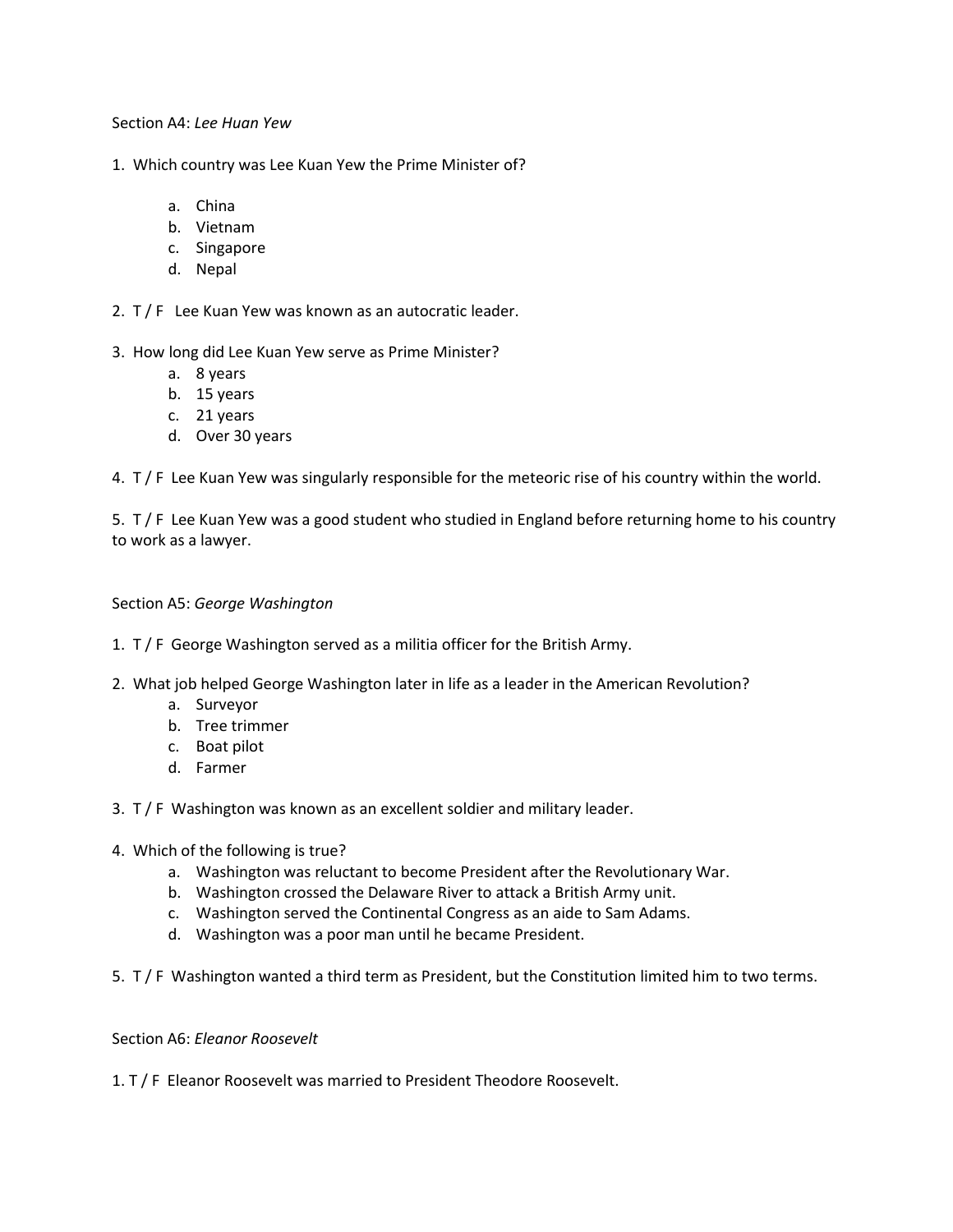2. During World War II, Eleanor Roosevelt did which of the following?

- a. Spent most of her time hosting gatherings at the White House
- b. Evacuated to Virginia because the White House was threatened in the war
- c. Wrote a regularly published newspaper column
- d. Served as her husband's Vice President, the only wife ever to do so

3. T / F Eleanor Roosevelt attended meetings and gave speeches, often representing the President, because her husband was often ill and couldn't travel much.

- 4. Which of the following is true?
	- a. Eleanor Roosevelt and her husband had a happy, successful marriage
	- b. Eleanor Roosevelt suffered from polio
	- c. Eleanor Roosevelt's mother-in-law was thrilled about Eleanor's marriage to her son
	- d. Eleanor Roosevelt supported labor unions, women's' rights, and civil rights
- 5. T / F Eleanor Roosevelt authored two books and many newspaper columns.

#### Section A7: *Napoleon Bonaparte*

- 1. T / F Napoleon Bonaparte was born in Italy, but grew up in France.
- 2. Which of the following military campaigns did Napoleon lead?
	- a. Invasion of Germany
	- b. Invasion of Russia
	- c. Invasion of England
	- d. Invasion of Elba
- 3. T / F Napoleon was exiled to an island not once, but twice.
- 4. T / F Napoleon won against the British and Prussian Armies at the Battle of Waterloo.
- 5. Which of the following is true (select all that apply)?
	- a. Napoleon was a man of great vision who won glory for France
	- b. Napoleon was beloved and respected by his soldiers
	- c. Napoleon became the Emperor of France after deposing the French King
	- d. Napoleon's downfall began with his campaign against Moscow

# Section A8: *Genghis Khan*

- 1. T / F The Empire of the Mongols was a series of small victories of the Mongols over China.
- 2. Genghis Khan united the Mongol tribes by (select all that apply):
	- a. Defeating them in battle
	- b. Allowing them to continue to run themselves under his umbrella of leadership
	- c. Marrying the daughters of the tribal chiefs
	- d. Converting them to his religion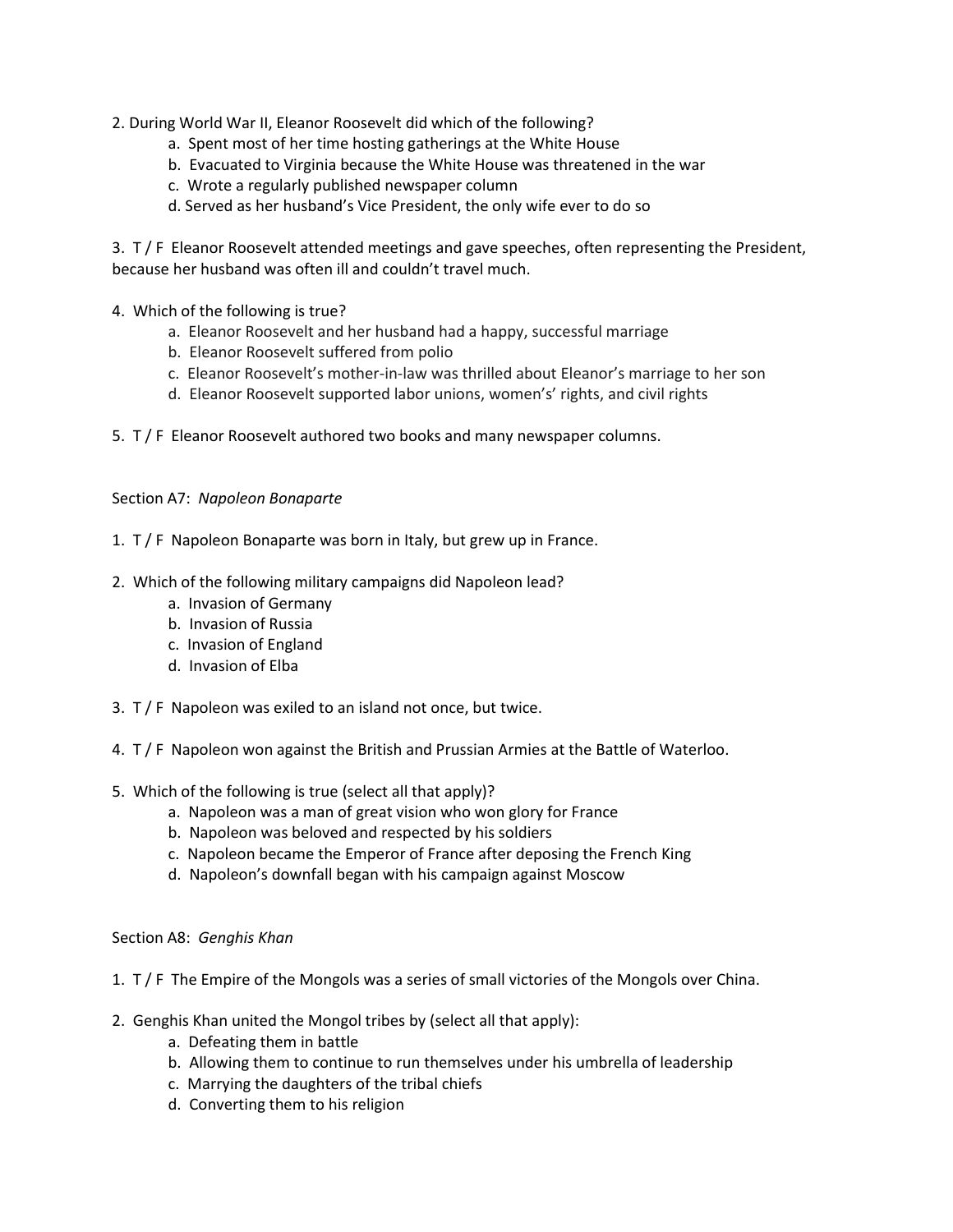- 3. T / F Genghis Khan conquered the Persian Empire.
- 4. Genghis Khan's empire stretched from Mongolia and China to
	- a. Persia
	- b. The eastern edges of Europe
	- c. Italy and France
	- d. India

5. T / F Genghis Khan's sons continued expanding the Mongol Empire after he died.

Section A9: *Winston Churchill*

- 1. T / F Winston Churchill was born into a noble English family in the  $18<sup>th</sup>$  Century
- 2. Which profession did Winston Churchill NOT practice?
	- a. Writer
	- b. Soldier
	- c. Financial Analyst
	- d. Politician
- 3. T / F Winston Churchill was not a particularly good student in school

4. Winston Churchill was a staunch supporter of the British Empire. Which of the following would he have supported?

- a. Irish Home Rule
- b. Independence for India and Pakistan
- c. Independence for South Africa
- d. Attacking Turkey at Gallipoli in World War I
- 5. T / F Which award (select all that apply) did Winston Churchill receive?
	- a. Nobel Peace Prize
	- b. Nobel Prize in Literature
	- c. Medal of Honor
	- d. Distinguished Service Cross

Section A10: *Alexander the Great*

- 1. Which famous philosopher tutored Alexander as a boy?
	- a. Freud
	- b. Aristotle
	- c. Cesar
	- d. Plato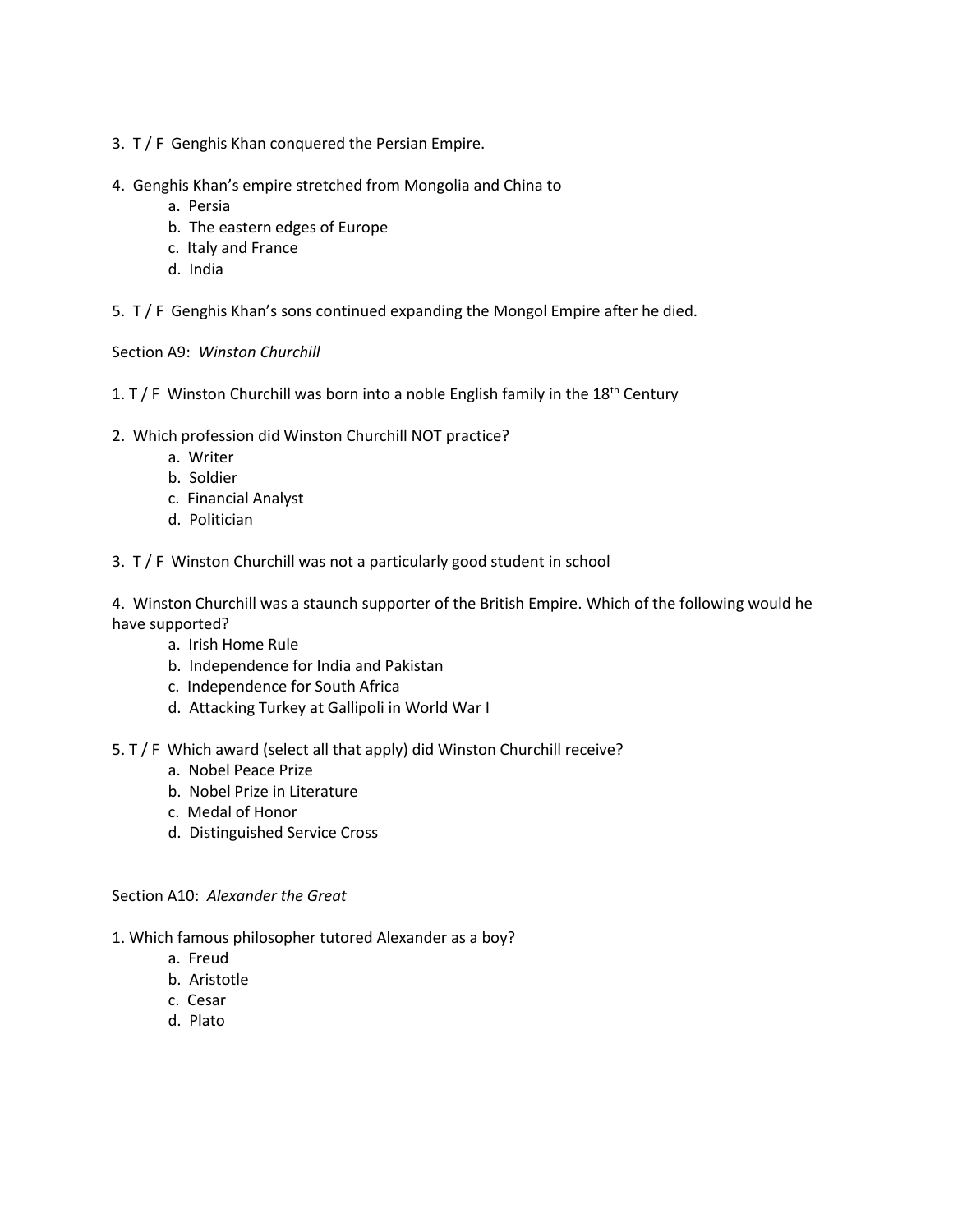- 2. Though he conquered many peoples, Alexander's main focus was
	- a. Turkey
	- b. Egypt
	- c. Persia
	- d. India
- 3. T / F Alexander founded Alexandria in Egypt
- 4. The end of Alexander's campaign of conquests came when
	- a. He was beaten by the Indian armies
	- b. He was beaten by the Persian armies
	- c. His soldiers overthrew him and killed him
	- d. His soldiers mutinied and insisted on returning home
- 5. T / F Alexander's empire fell into chaos after his unexpected death in 323 BCE

#### Section A11: *Dwight D. Eisenhower*

- 1. Which position of the following is Eisenhower best known for?
	- a. Supreme Allied Commander, Europe (WWII)
	- b. US Army Chief of Staff
	- c. Commander-in-Chief, Pacific Forces (WWII)
	- d. NATO Supreme Commander
- 2. T / F During World War I, Eisenhower was a significant leader in the American tank corps.
- 3. Which rank did Eisenhower hold when he retired from the Army?
	- a. Lieutenant General
	- b. Major General
	- c. General
	- d. General of the Army
- 4. T / F During his presidency, Eisenhower was known for which of the following?
	- a. Winning the Korean War
	- b. Creating the Interstate Highway System in the US
	- c. Attaining peace with China
	- d. Collecting reparations from Germany for World War II
- 5. During World War II, which was Eisenhower's 'finest hour'?
	- a. D-Day
	- b. Invasion of Sicily
	- c. Dropping the atomic bomb
	- d. Anzio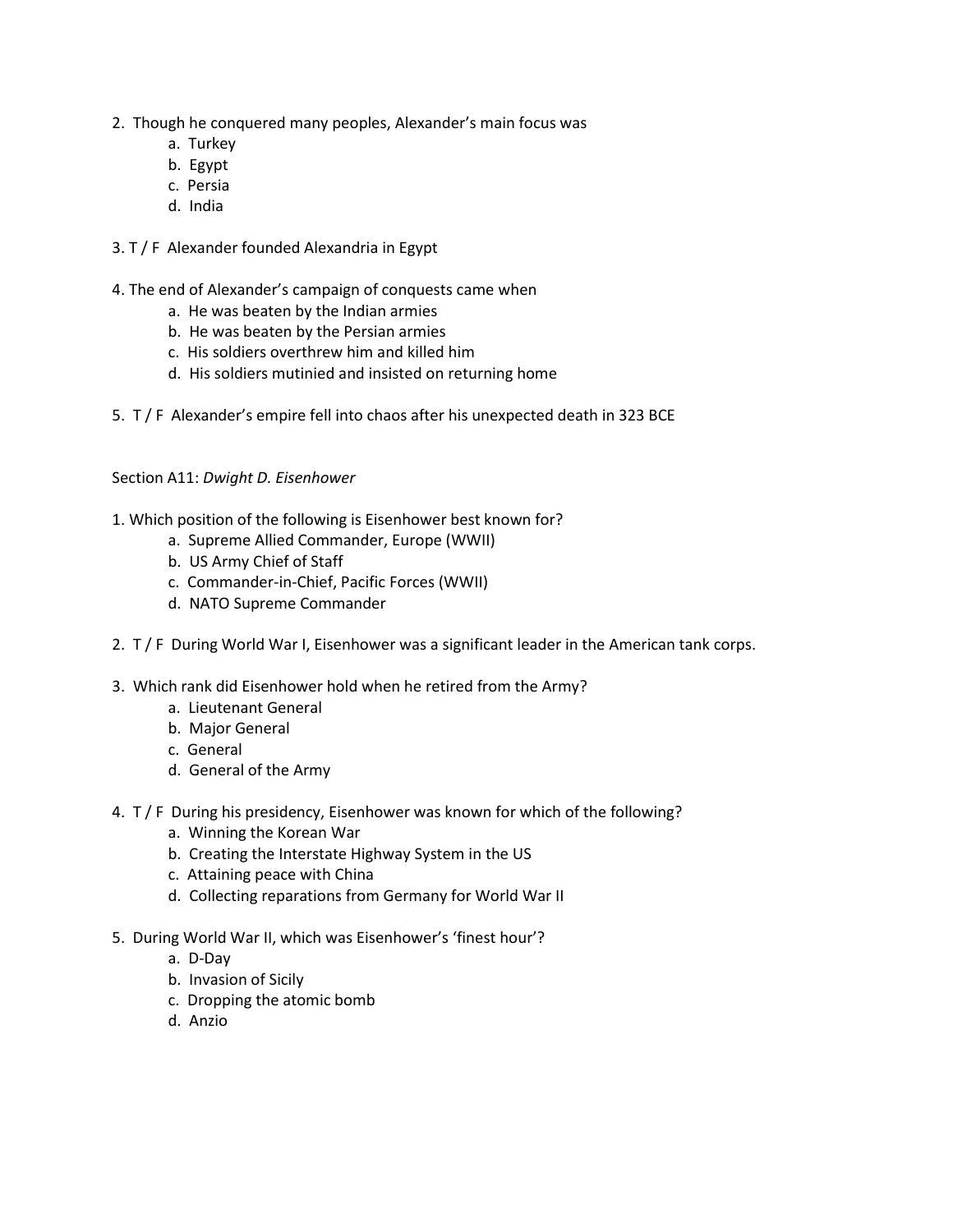Section 12: *George S. Patton*

- 1. Which sport did Patton compete in during the 1912 Olympics?
	- a. Pentathlon
	- b. Fencing
	- c. Marathon
	- d. Shot Put
- 2. T / F Patton's tank tactics in North Africa were innovative and impressive

# 3. What did Patton do in the Army during World War I?

- a. Infantry
- b. Aviation
- c. Field Artillery
- d. Armor (tanks)
- 4. T / F Patton's forces relieved the US Army forces encircled in Bastogne during World War II.
- 5. Which of the following battles/campaigns is Patton best known for?
	- a. D-Day
	- b. Battle of the Bulge
	- c. March across/up Italy
	- d. Siege of Cairo

# Section 13: *Colin Powell*

- 1. Which of the following positions did Colin Powell NOT hold?
	- a. Chairman of the Joint Chiefs of Staff
	- b. Military Advisor to Vietnamese Army
	- c. Secretary of State
	- d. President
- 2. T / F Colin Powell got his commission through ROTC, not West Point.
- 3. Which of the following did Colin Powell participate in (select all that apply)?
	- a. Korean War
	- b. Vietnam War
	- c. Grenada
	- d. First Gulf War
- 4. Which US president did Colin Powell serve as Secretary of State?
	- a. President G. H. W. Bush
	- b. President Clinton
	- c. President G. Bush
	- d. President Obama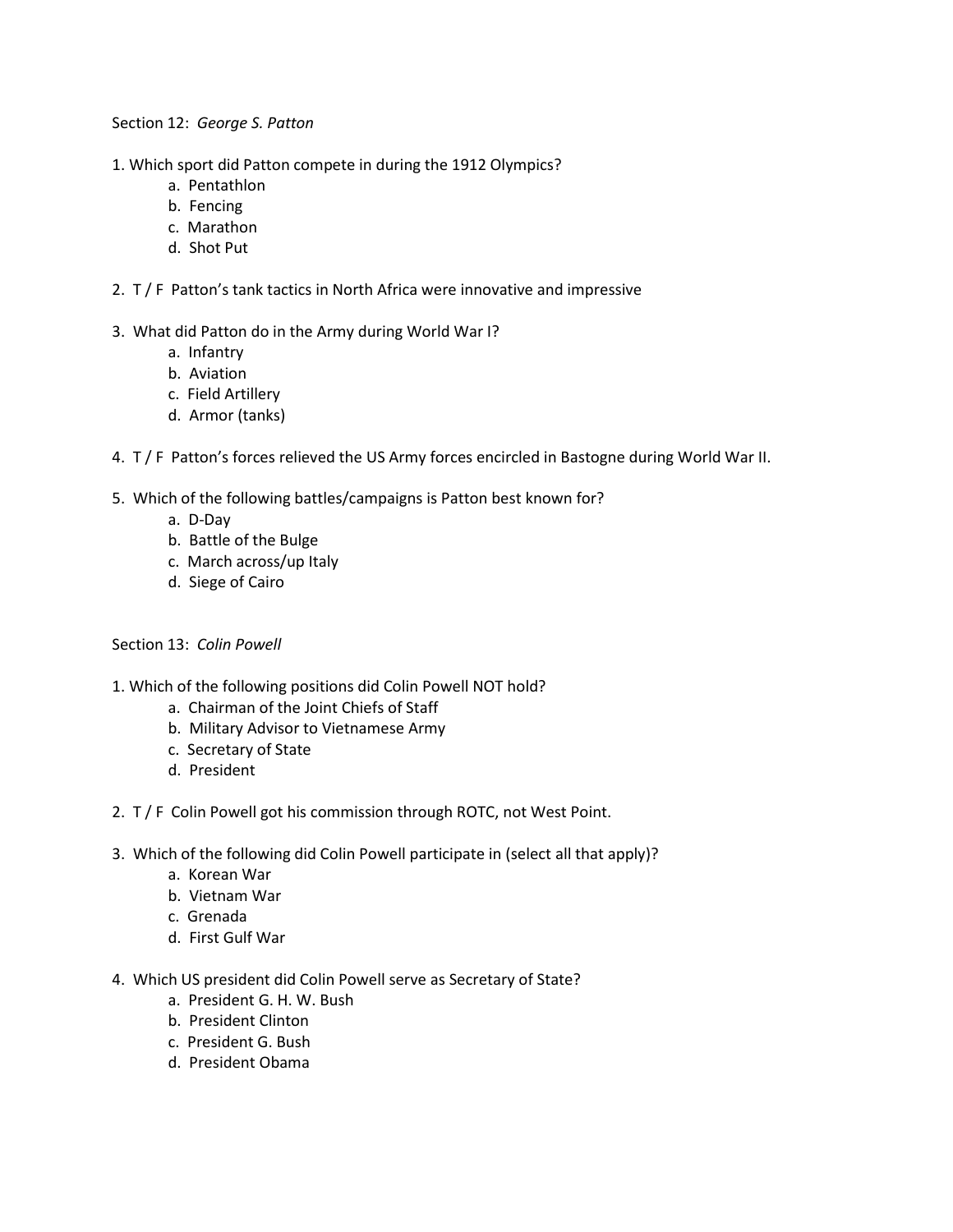5. T / F Colin Powell spoke strongly against attacking Iraq in 2003.

Section 14: *Sun Tzu*

- 1. T / F Sun Tzu was a great Chinese general whose tactics on war are still studied today.
- 2.  $T / F$  Sun Tzu's opinion is that deception is the most important tactic in war.

3. T / F Sun Tzu's actual existence has not been verified, and others may have written his most important works.

- 4. T / F Sun Tzu wrote *The Art of War*
- 5. T / F Sun Tzu lived in China (Kingdom of Wu) sometime between 480 and 750 CE.

# Section 15: *Steve Jobs*

- 1. Which of the following did Steve Jobs NOT found or NOT make successful?
	- a. Apple
	- b. Microsoft
	- c. NeXT
	- d. Pixar

2. In the end, what was most important to Steve Jobs?

- a. Money
- b. Fame
- c. Time
- d. Awards
- 3. T / F Though extremely successful, Steve Jobs was an autocratic leader people hated to work for.
- 4. T / F Steve Jobs was named the most powerful person in business by Fortune Magazine.
- 5. Which of the following is a characteristic of Steve Jobs?
	- a. Set standards at a reasonable level you're sure you'll be able to meet
	- b. Surround yourself with people who share your vision and support your actions
	- c. Success is measured by the amount of money you make
	- d. Have the courage to follow your heart and intuition

# Section 16: *Ray Kroc*

- 1. Which of the following is Ray Kroc's legacy?
	- a. Disney Studios
	- b. McDonald's Hamburgers
	- c. Chevrolet
	- d. South Africa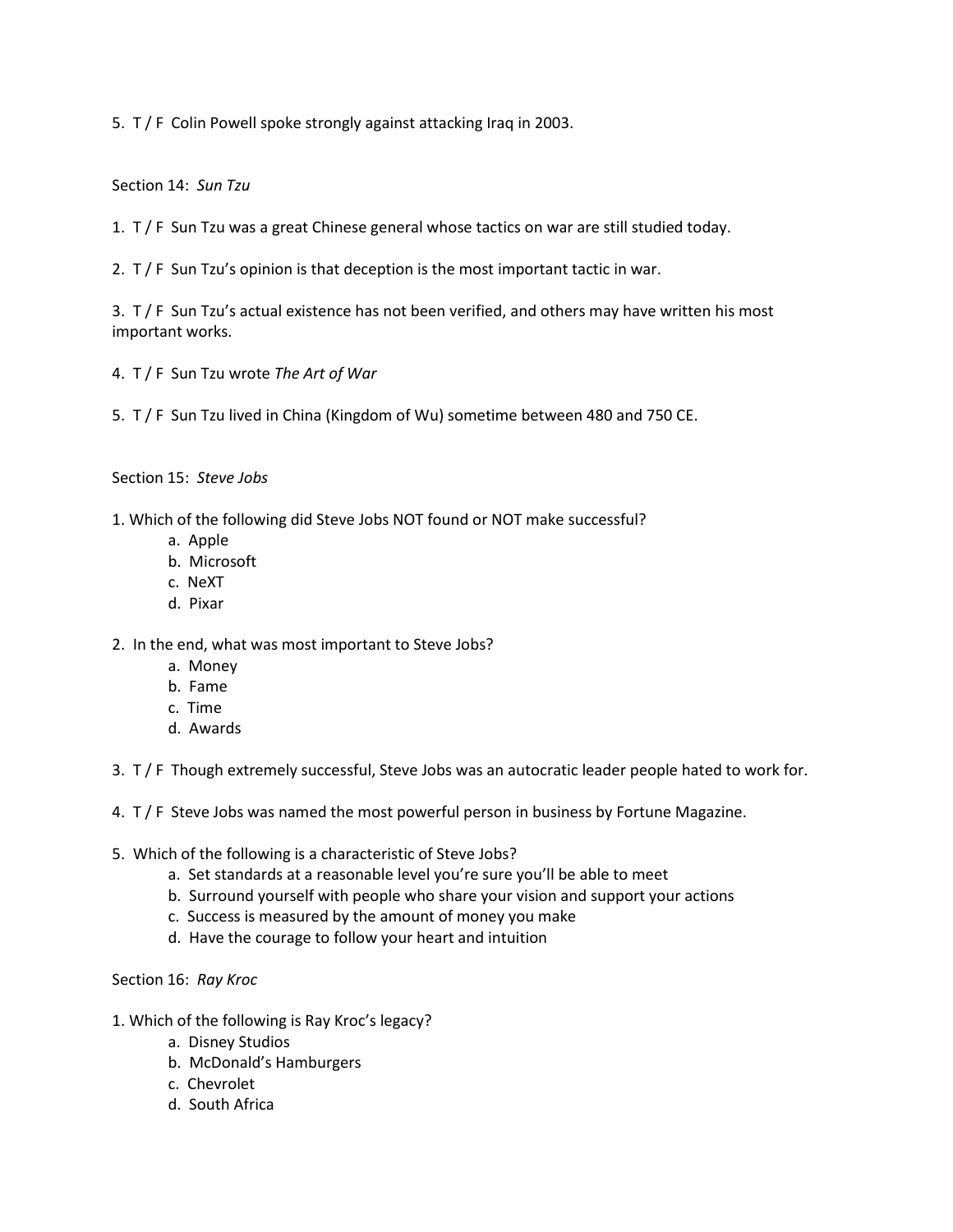- 2. T / F Ray Kroc was name among the Time 100 most important people of the 20<sup>th</sup> Century
- 3. Ray Kroc tried many professions before he found his true calling. What didn't he do?
	- a. Pianist
	- b. Paper cup salesman
	- c. Car assembly line worker
	- d. Ambulance driver
- 4. T / F Ray Kroc's genius included assembly line method of food preparation
- 5. T / F Ray Kroc's legacy in leadership includes having a big vision
- Section 17: *Walt Disney*
- 1. T / F Walt Disney inherited Disney Studios from his father
- 2. Which of the following is NOT true about Walt Disney?
	- a. He was a cartoonist for his school newspaper
	- b. He trained as an infantryman in the Army
	- c. He started multiple ad or animation companies which failed
	- d. He went bankrupt
- 3. Disney finally hit it big when he created
	- a. Donald Duck
	- b. Pluto
	- c. Felix the Cat
	- d. Mickey Mouse
- 4. T / F The first Disney park was DisneyWorld in Florida
- 5. T / F Disney used storytelling as a way to illustrate his company vision

# Section 18: *Henry Ford*

1. T / F Ford was successful as an early automaker due to his commitment to pay his employees well and keep the cost of his cars down.

- 2. Which of the following is true about Henry Ford?
	- a. He entered World War I as an ambulance driver
	- b. He struck it rich with the Model T, the first car he ever designed
	- c. He wanted his workers to be able to afford to buy his cars
	- d. He founded the Ford Airplane Company, which produced planes in World War II
- 3. Which of the following is a leadership lesson we take from Henry Ford?
	- a. Value your workers
	- b. Buy high and sell low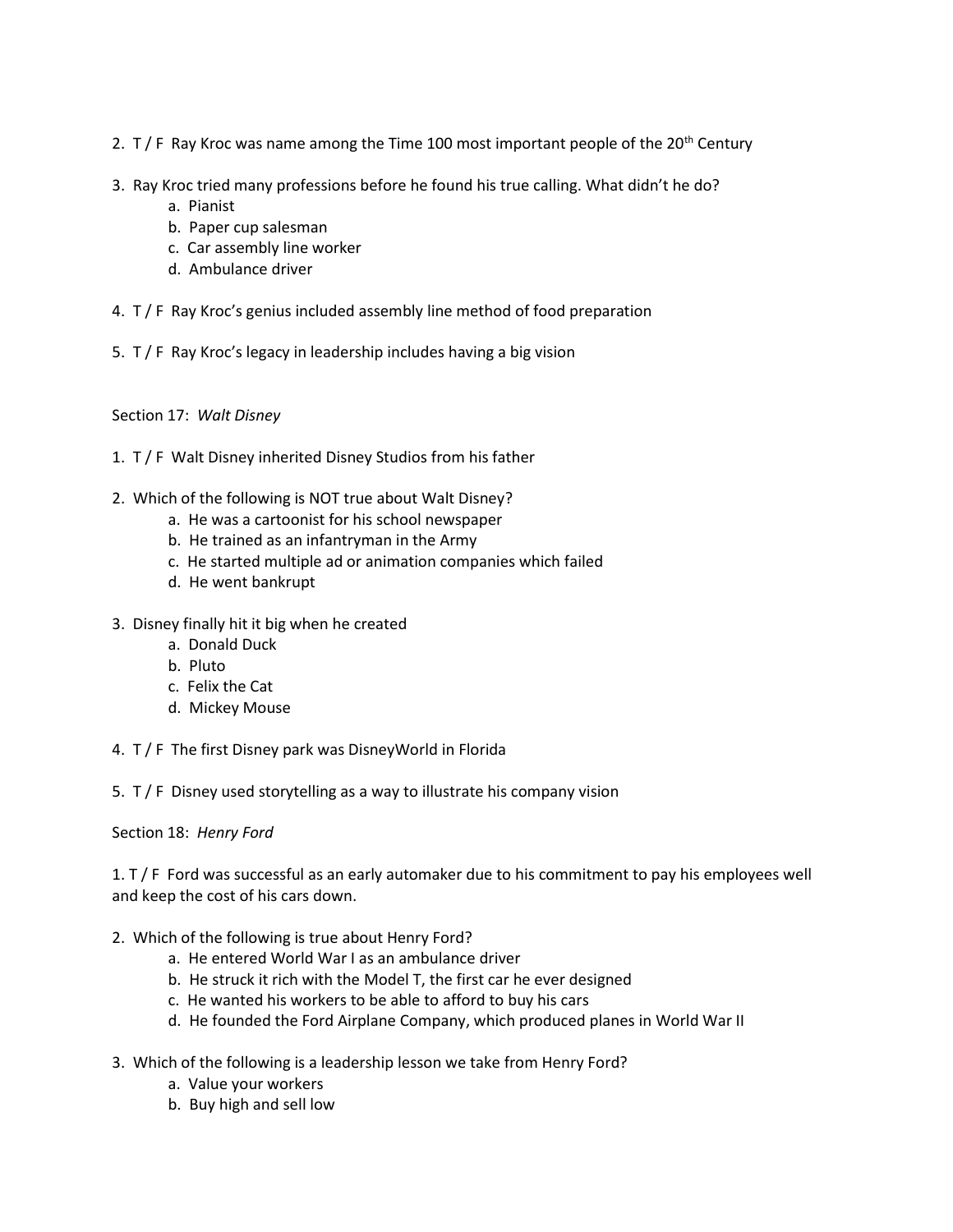- c. Be humble
- d. In the service leadership philosophy, you worry most about your service department

4. T / F Ford believed his focus on customers, employees, and community would make his company profitable

5. T / F Ford vehicles weren't very high quality, but they were so cheap that nobody minded

# Section 19: *James Doolittle*

1. Which of the following is true of Lt Gen James Doolittle

- a. He started his career in the Army as a field artilleryman
- b. He served as a flight instructor during World War I
- c. He served in the active Army and Air Force for his entire military career
- d. He bombed China during World War II
- 2. T / F Doolittle was born and died in California
- 3. Which of the following did James Doolittle NOT do?
	- a. Helped develop instrument flight
	- b. Won an air race across the country
	- c. Studied physiological effects of flying on the human body
	- d. Was the first person to break the sound barrier
- 4. The Doolittle Raid
	- a. Surprised the Japanese as the first attack on Japan in WWII
	- b. Was as successful militarily as the raid on Pearl Harbor
	- c. Earned Doolittle the Distinguished Flying Cross
	- d. Was the most effective attack on the Japanese homeland, ending the war
- 5. Which of the following is the most significant leadership lesson we take from James Doolittle?
	- a. Be an innovator
	- b. Being first is better than being best
	- c. Bombing is the only way to win a war
	- d. Volunteers are your best fighters

#### Section 20: *Chester Nimitz*

- 1. Chester Nimitz made a name for himself in the Navy for (select all that apply):
	- a. Expertise with submarines
	- b. Underway replenishment and refueling
	- c. Aircraft carrier tactics
	- d. His explosive temper

2. T / F Nimitz took over the Pacific Fleet after Pearl Harbor and fired the officers who hadn't seen the Japanese attack coming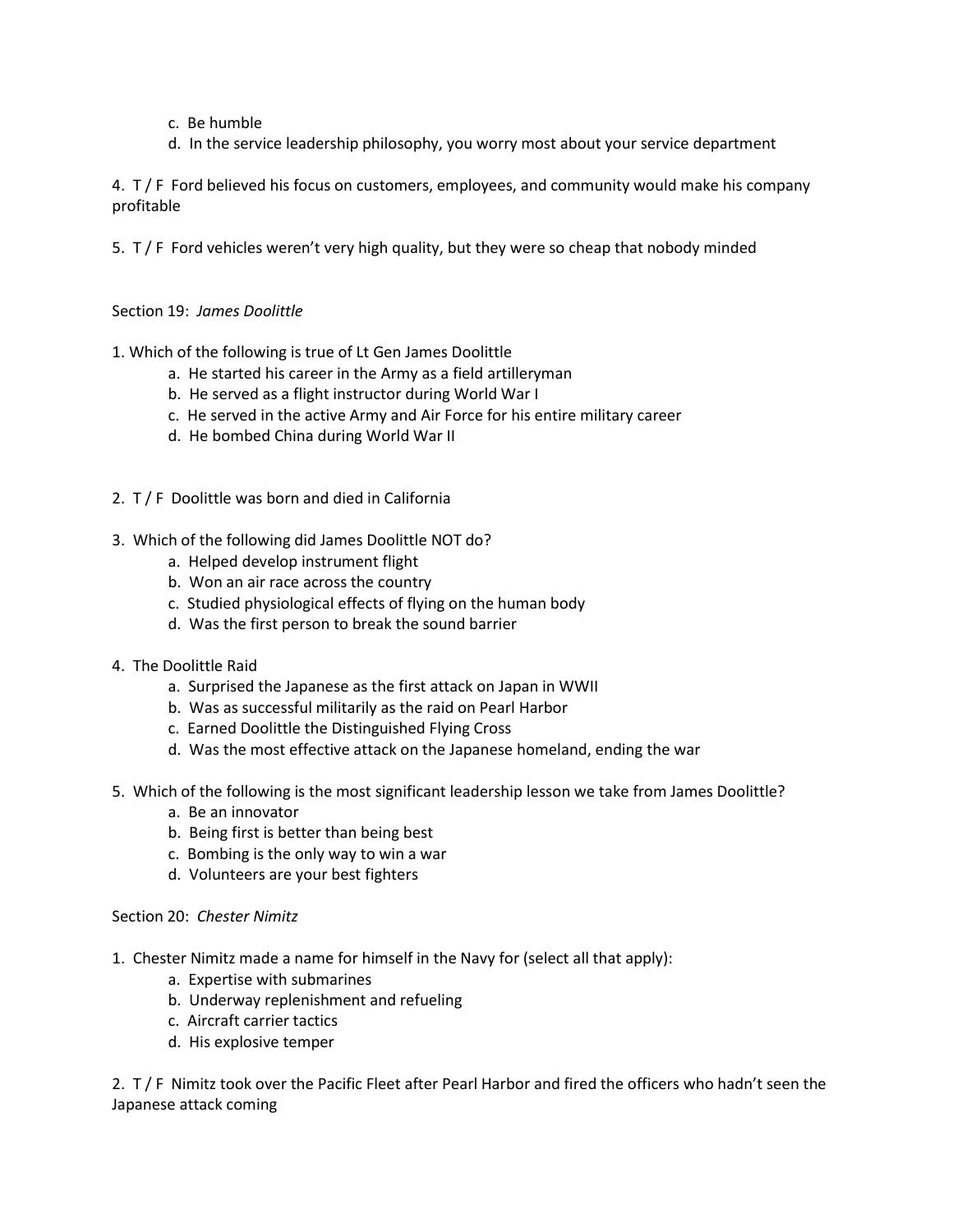3. T / F As Chief of Naval Operations, Nimitz authorized the proposal to build a nuclear powered submarine.

- 4. Which position did Nimitz NOT hold?
	- a. Commander in Chief, Pacific Fleet
	- b. US representative for the Japanese surrender in 1945
	- c. Chief of Naval Operations
	- d. Commander of the United Nations Pacific Region
- 5. Describe Nimitz leadership style:
	- a. Laissez-faire Leader
	- b. Theory X Leader
	- c. Servant Leader
	- d. Autocratic Leader

#### Section 21: *Douglas MacArthur*

1. T / F Douglas MacArthur and his father were the first father-son to both receive the Medal of Honor.

- 2. Which of the following is NOT true about Douglas MacArthur?
	- a. He was promoted to General of the Army during the Korean War
	- b. He commanded the 42<sup>nd</sup> "Rainbow Division" during World War I
	- c. He was 61 years old at the beginning of World War II and 70 at the beginning of the Korean

War

- d. He was appointed as a Field Marshal of the Philippines prior to World War II
- 3. Which of the following did MacArthur do during World War II (select all that apply)
	- a. Retreated from Manilla to the Bataan Peninsula to Corregidor Island
	- b. Participated in the Bataan Death March
	- c. Promised he would return to the Philippines, and did in 1944
	- d. Was in charge of the Japanese Surrender Ceremony in Tokyo Bay
- 4. T / F MacArthur was fired by President Truman during the Korean War
- 5. MacArthur's famous "Duty, Honor, Country" speech was
	- a. To troops during World War II
	- b. To troops during the Korean War
	- c. To Congress after he returned from Korea
	- d. To West Point cadets when he received the Sylvanus Thayer Award

#### Section 22: *Chesty Puller*

#### 1. T / F Chesty Puller is loved by Marines for being the epitome of a fighting man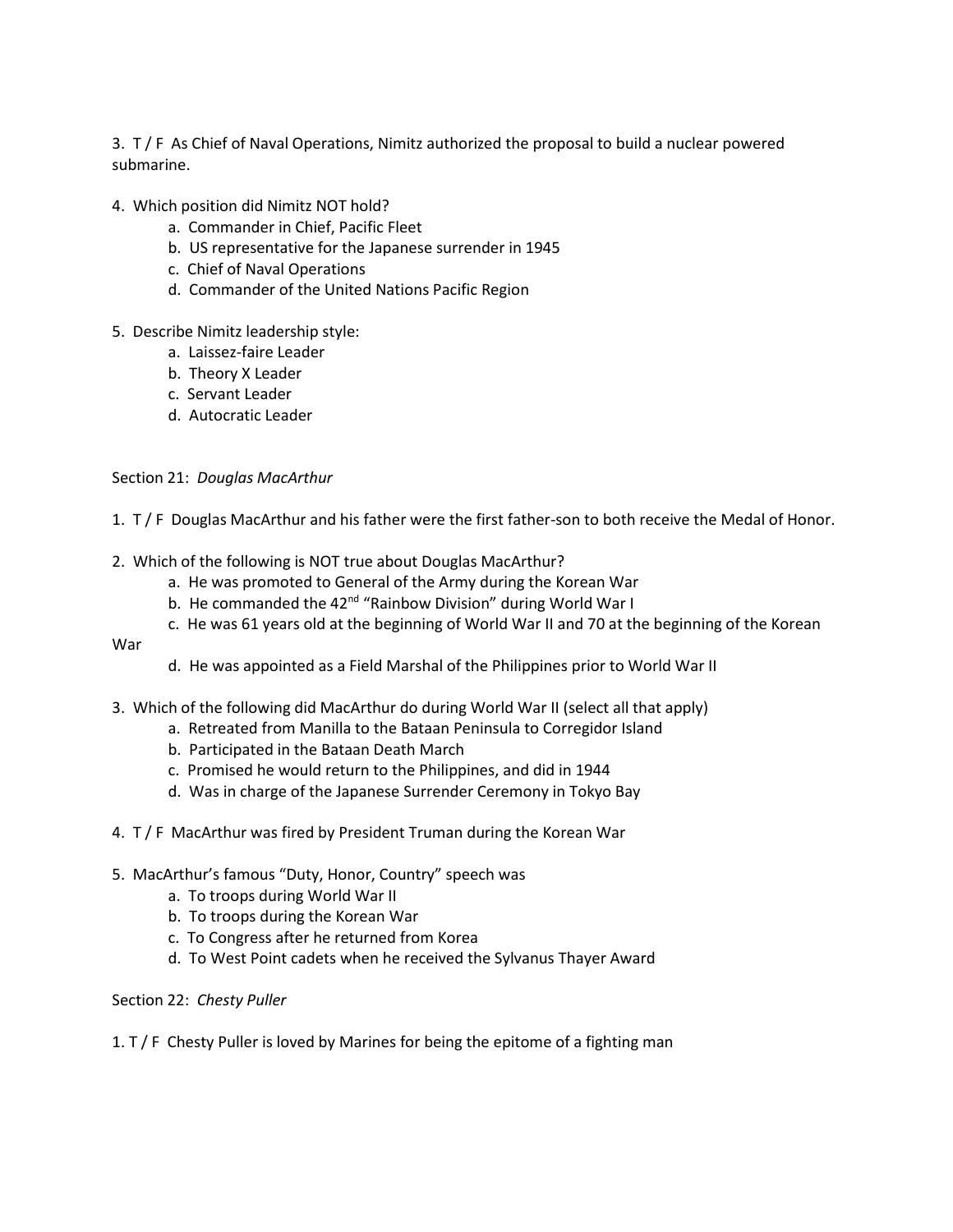- 2. Chesty Puller did which of the following (select all that apply)?
	- a. Enlisted in the Marine Corps
	- b. Is the most decorated Marine in history (so far)
	- c. Served in World War I as an ambulance driver
	- d. Retired as a Lieutenant General
- 3. T / F Chesty Puller was a China Marine in the 1930's
- 4. Which of the following did Chesty Puller do (select all that apply)?
	- a. Commanded a battalion on Guadalcanal
	- b. Won the Medal of Honor at the Battle for Okinawa
	- c. Commanded a Marine regiment during the Inchon Landing
	- d. Requested to return to active duty to fight in Vietnam
- 5. T / F Chesty Puller served in Haiti in the Gendarmerie, and in Nicaragua

#### Section 23: *Frederick Douglass*

- 1. Frederick Douglass
	- a. Was born a slave but bought his freedom through selling vegetables
	- b. Escaped slavery, and later bought his freedom
	- c. Was illiterate, but was a great speaker
	- d. Was killed during the Civil War
- 2. T / F Frederick Douglass became active in the anti-slavery movement prior to the Civil War
- 3. Which of the following are true about Frederick Douglass?
	- a. He wrote several best selling books
	- b. He worked for the railroads as a porter
	- c. He ran the underground railroad in Rochester, NY
	- d. He was a consultant to President Lincoln on issues regarding Blacks and slavery
- 4. T / F Frederick Douglass vigorously supported the women's rights movement

5. Which of the following are lessons about leadership we learn from Frederick Douglass (select all that apply)?

- a. Demonstrate moral courage
- b. Listen to Subordinates
- c. Be a lifelong learner
- d. Lead Others with Vision

# Section 24: *Mohandas Gandhi*

- 1. T / F Gandhi felt he failed when Great Britain granted independence to India and Pakistan
- 2. Which of the following is true of Mahatma Gandhi?
	- a. He trained in England to be a lawyer